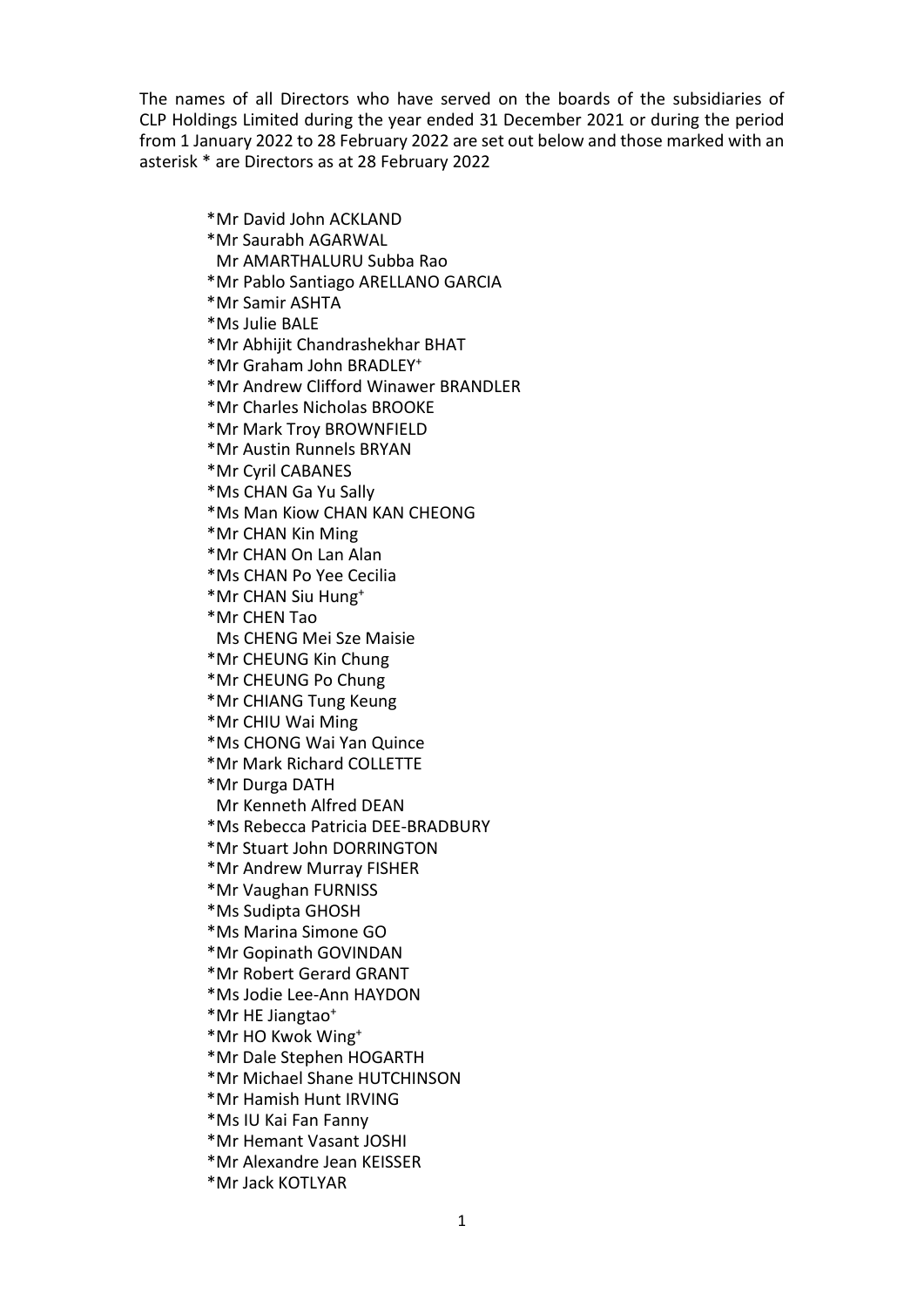- \*Mr LAM Ho Man
- \*Mr Richard Kendall LANCASTER
- \*Mr LAW Ka Chun
- \*Ms Sharon Therese LEE
- \*Ms LEUNG Lai Oi
- \*Mr LEUNG Wai Fung
- \*Mr James Lindsay LEWIS (as Alternate Director)
- \*Mr LI Tsiu Fung
- \*Mr LI Xiaoqiang Richard
- \*Mr York Shin LIM VOON KEE
- \*Mr LING Michael Hin Yau Mr LIU Mingni
- \*Mr LO Kwok Yau
- \*Ms MA Fanghua
- \*Mr Mahesh MAKHIJA
- \*Ms Lisa Maria MAVRODIS
- \*Ms Jane McALOON
- \*Mr Gregory McEwan McINTYRE
- \*Mr Alastair McKEOWN
- \*Mr Rajiv Ranjan MISHRA
- \*Mr William Elkin MOCATTA
- \*Mr Naveen MUNJAL
- Ms NG Chi Yun Jeanne
- \*Mrs NG KIANG Mei Nei Millie (as Alternate Director) Mr Geert Herman August PEETERS
- \*Mr QIAN Rong Ju
- \*Ms Deepa SEBASTIAN
- \*Ms Hina SHAH
- \*Ms Urvashi SHAH
- \*Mr David John SIMMONDS
- \*Mr Peter Chandran SINNADURAI
- \*Mr SU Bingli
- Mr Christopher William RYAN
- \*Mr Shantharaju Bangalore SIDDAIAH Mr David Christopher SMALES
- Ms Catherine Leigh TANNA
- 
- \*Mr Nicolas Alain Marie TISSOT
- \*Mr Paul David TOMLINSON+ (as Alternate Director)
- \*Mr TONG Chi Leung David
- \*Mr TSE Pak Wing Peter
- \*Miss TSE Siu Wa Janice
- \*Mr Ian George TUFT
- Mr Julian TURECEK
- \*Ms Elizabeth Morton WESTCOTT
- \*Mr WONG Chung Wah
- \*Ms WONG Wing Ki Vicki (as Alternate Director)
- \*Mr Malcolm WRIGLEY
- \*Mr WU Zijian Edward
- Mr YANG Hua
- \*Mr YANG Ming Choi
- \*Ms YIP Man Kuen
- Ms YOUNG Bick Kwan Irene (as Alternate Director)
- \*Ms YUEN Lai Sheung